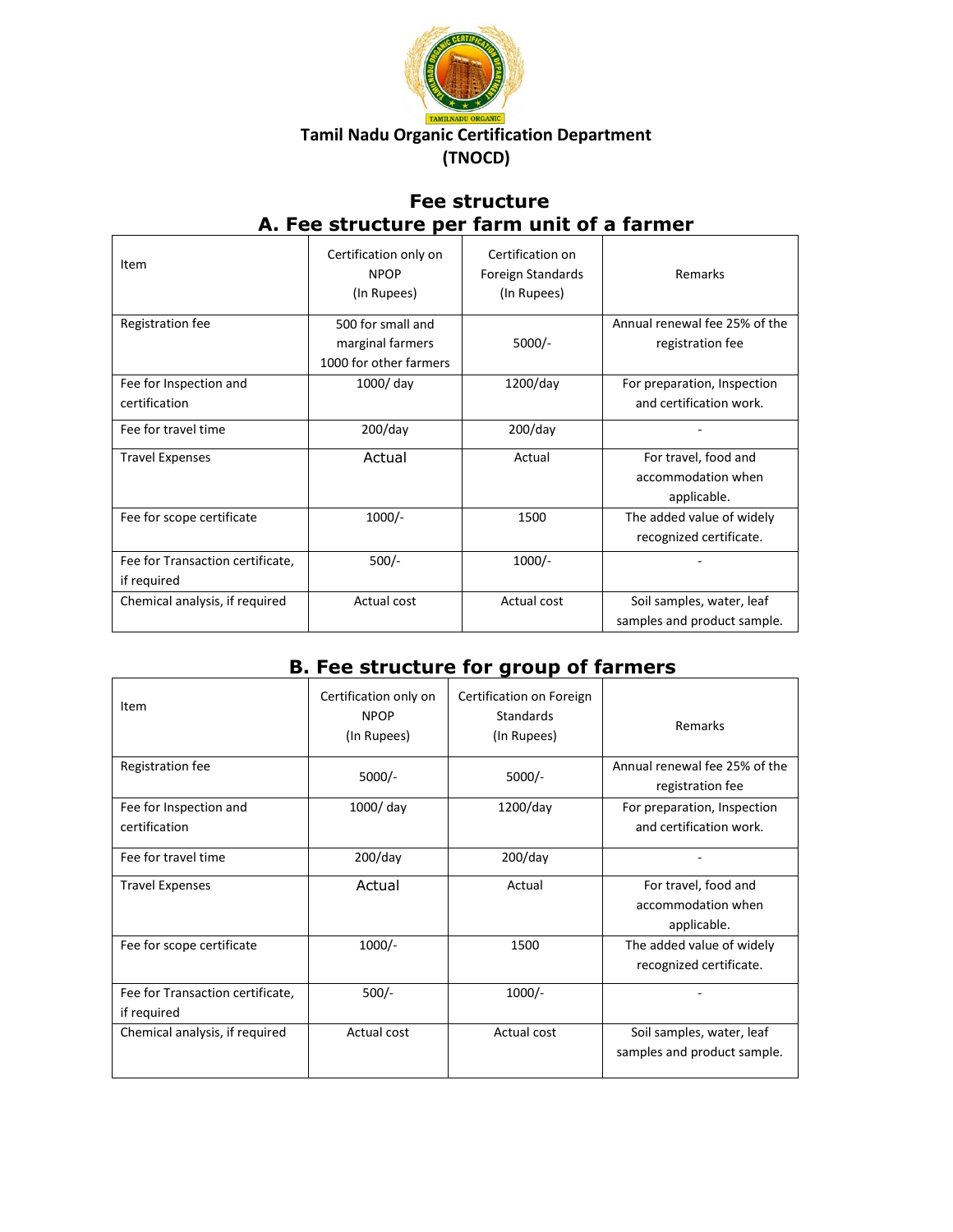

## **C. Fee structure per farm unit of Corporate / Business Categories**

| Item                                            | Certification only on<br><b>NPOP</b><br>(In Rupees) | Certification on<br>Foreign<br><b>Standards</b><br>(in Rupees) | Remarks                                                     |
|-------------------------------------------------|-----------------------------------------------------|----------------------------------------------------------------|-------------------------------------------------------------|
| Registration fee                                | $5000/-$                                            | 25000/-                                                        | Annual renewal fee<br>25% of the<br>Registration fee        |
| Fee for Inspection and<br>certification         | 2000/day                                            | 2400/day                                                       | For preparation,<br>Inspection and<br>certification work.   |
| Fee for travel time                             | 400/day                                             | 800/day                                                        |                                                             |
| <b>Travel Expenses</b>                          | Actual                                              | Actual                                                         | For travel, food and<br>accommodation<br>when applicable.   |
| Fee for scope certificate                       | $2000/-$                                            | $2500/-$                                                       | The added value of<br>widely recognized<br>certificate.     |
| Fee for Transaction<br>certificate, if required | $1000/-$                                            | $2000/-$                                                       |                                                             |
| Chemical analysis, if<br>required               | <b>Actual cost</b>                                  | Actual cost                                                    | Soil samples, water,<br>leaf samples and<br>product sample. |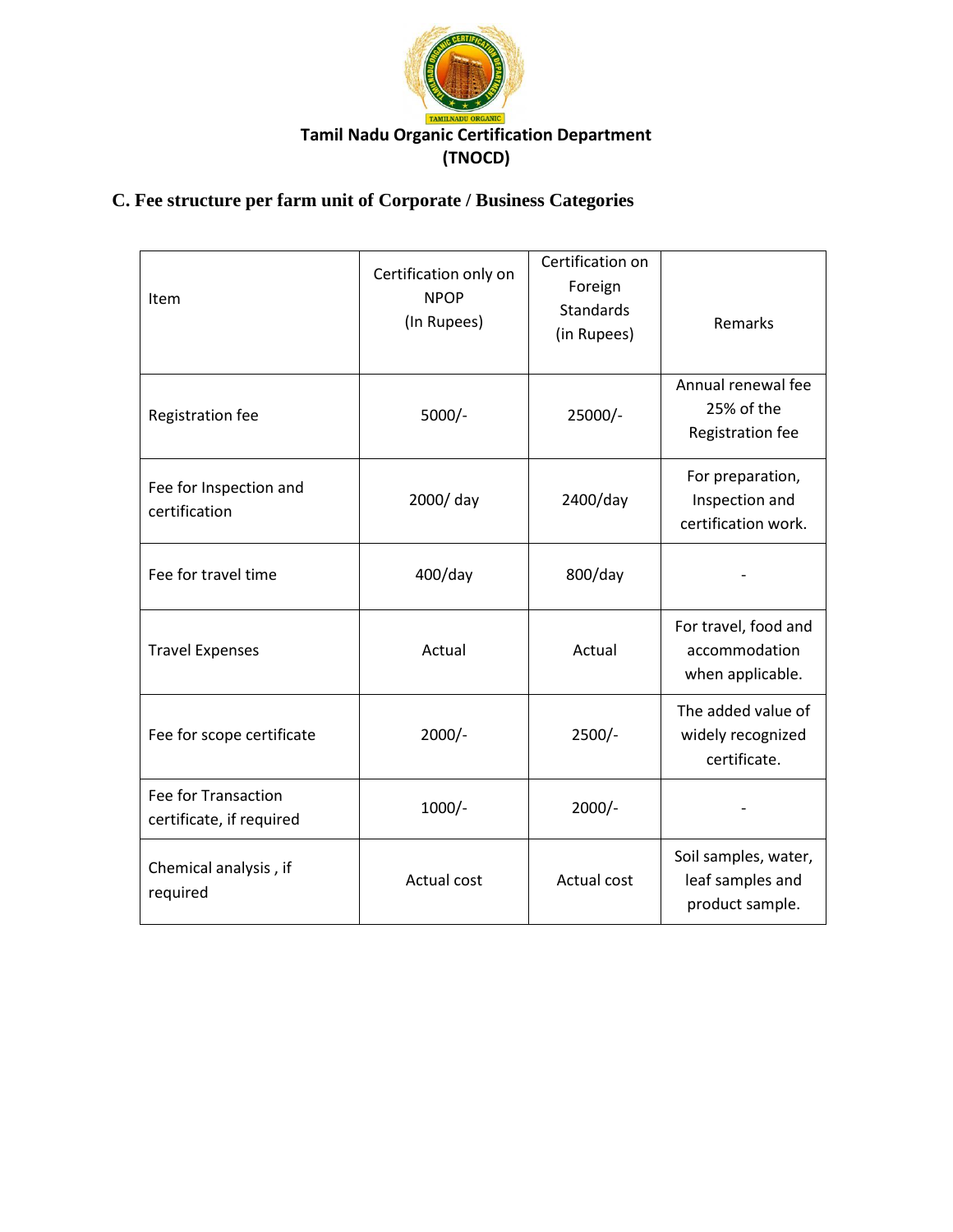

# **D. Fee structure per Organic Processing Unit / Farmers/ Corporate Business Categories**

| Item                                                                    | Certification only<br>on NPOP<br>(In Rupees) | Certification on<br>Foreign<br><b>Standards</b><br>(in Rupees) | Remarks                                                   |
|-------------------------------------------------------------------------|----------------------------------------------|----------------------------------------------------------------|-----------------------------------------------------------|
| Registration fee                                                        | 1000/unit                                    | 5000/unit                                                      | Annual renewal fee<br>25% of the<br>Registration fee      |
| Fee for Inspection and<br>certification                                 |                                              |                                                                |                                                           |
| 1. Small, Marginal & Group of<br>farmers                                | 1000/ day                                    | 1200/day                                                       | For preparation,                                          |
| 2. Corporate, Institutions,<br>Govt/Quasi Govt/ Private<br>Institution  | 2000/ day                                    | 2400/day                                                       | Inspection and<br>certification work.                     |
| Fee for travel time                                                     |                                              |                                                                |                                                           |
| 1. Small, Marginal & Group of<br>farmers                                | $200$ /day                                   | $200$ /day                                                     |                                                           |
| 2. Corporate, Institutions,<br>Govt/Quasi Govt/ Private<br>Institution  | $400$ /day                                   | 800/day                                                        |                                                           |
| <b>Travel Expenses</b>                                                  | Actual                                       | Actual                                                         | For travel, food and<br>accommodation<br>when applicable. |
| Fee for scope certificate                                               |                                              |                                                                |                                                           |
| 1. Small, Marginal & Group of<br>farmers                                | $1000/-$                                     | 1500/-                                                         | The added value of                                        |
| 2. Corporate / Institutions,<br>Govt/Quasi Govt/ Private<br>Institution | $2000/-$                                     | $2500/-$                                                       | widely recognized<br>certificate.                         |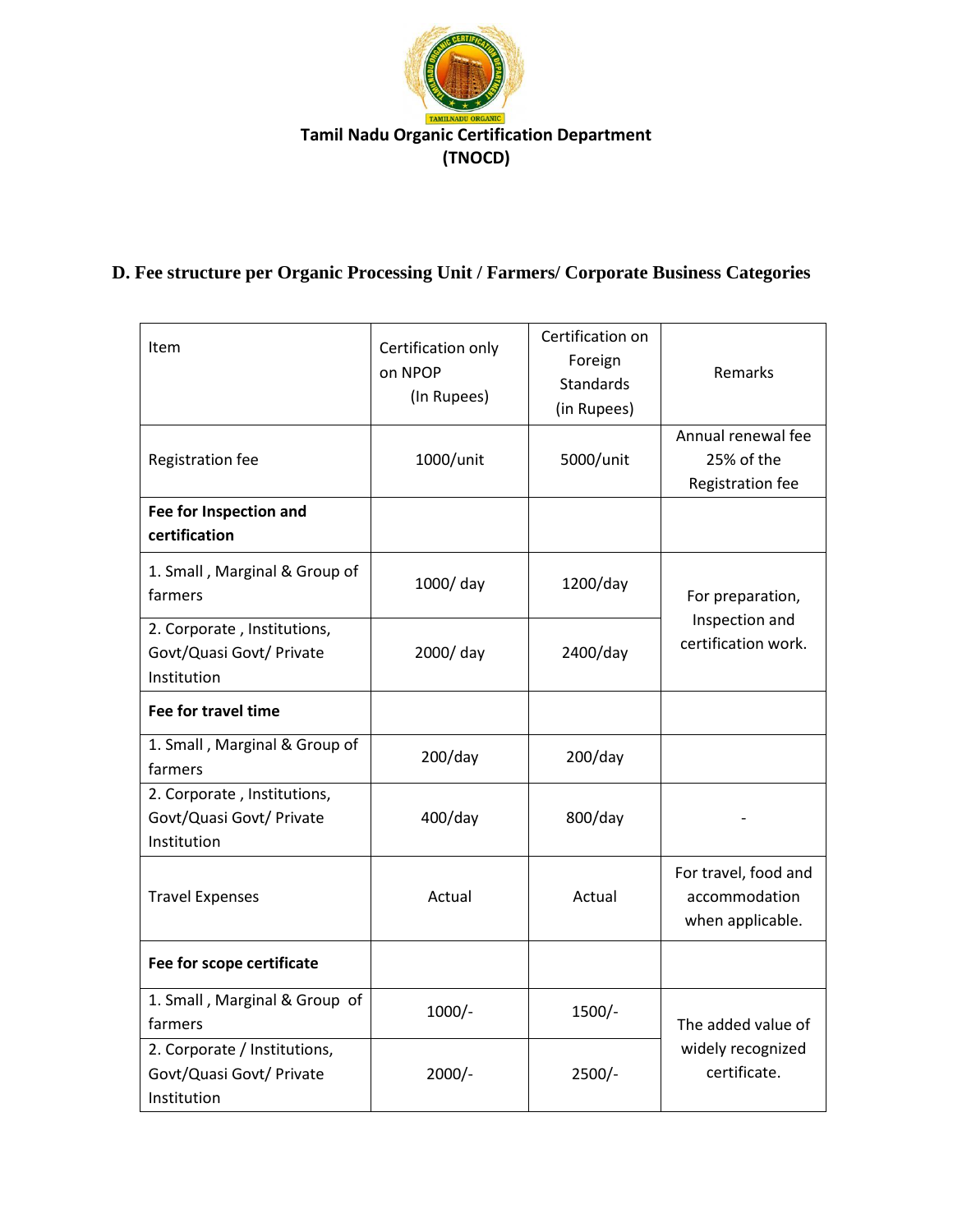

| <b>Fee for Transaction</b><br>certificate, if required                  |             |             |                                                             |
|-------------------------------------------------------------------------|-------------|-------------|-------------------------------------------------------------|
| 1. Small, Marginal & Group of<br>farmers                                | $500/-$     | $1000/-$    |                                                             |
| 2. Corporate / Institutions,<br>Govt/Quasi Govt/ Private<br>Institution | $1000/-$    | $2000/-$    |                                                             |
| Chemical analysis, if required                                          | Actual cost | Actual cost | Soil samples, water,<br>leaf samples and<br>product sample. |

## **E. Fee structure per Organic Trading Unit / Farmers/ Corporate Business Categories**

| Item                                                                    | Certification only on<br><b>NPOP</b><br>(In Rupees) | Certification on<br>Foreign<br><b>Standards</b><br>(in Rupees) | Remarks                                              |
|-------------------------------------------------------------------------|-----------------------------------------------------|----------------------------------------------------------------|------------------------------------------------------|
| Registration fee                                                        | 1000/unit                                           | 5000/unit                                                      | Annual renewal fee<br>25% of the<br>Registration fee |
| Fee for Inspection and<br>certification                                 |                                                     |                                                                |                                                      |
| 1. Small, Marginal & Group<br>of farmers                                | 1000/day                                            | $1200$ /day                                                    | For preparation,                                     |
| 2. Corporate / Institutions,<br>Govt/Quasi Govt/ Private<br>Institution | 2000/ day                                           | 2400/day                                                       | Inspection and<br>certification work.                |
| Fee for travel time                                                     |                                                     |                                                                |                                                      |
| 1. Small, Marginal & Group<br>of farmers                                | $200$ /day                                          | $200$ /day                                                     |                                                      |
| 2. Corporate / Institutions,<br>Govt/Quasi Govt/ Private<br>Institution | 400/day                                             | 800/day                                                        |                                                      |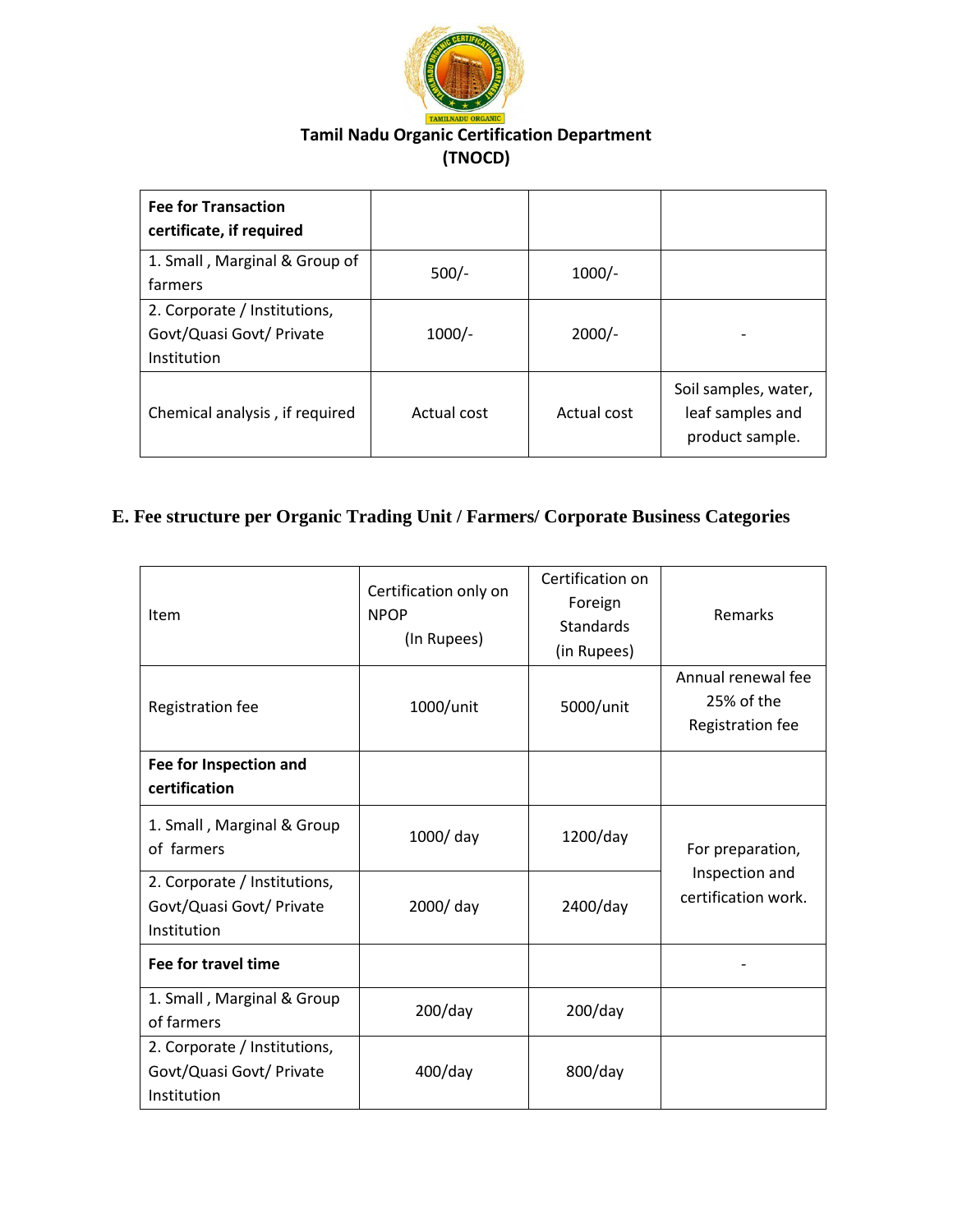

| <b>Travel Expenses</b>                                                  | Actual      | Actual      | For travel, food and<br>accommodation<br>when applicable.   |
|-------------------------------------------------------------------------|-------------|-------------|-------------------------------------------------------------|
| Fee for scope certificate                                               |             |             |                                                             |
| 1. Small, Marginal & Group<br>of farmers                                | $1000/-$    | $2000/-$    | The added value of<br>widely recognized<br>certificate.     |
| 2. Corporate / Institutions,<br>Govt/Quasi Govt/ Private<br>Institution | $2000/-$    | $2500/-$    |                                                             |
| <b>Fee for Transaction</b><br>certificate, if required                  |             |             |                                                             |
| 1. Small, Marginal & Group<br>of farmers                                | $500/-$     | $1000/-$    |                                                             |
| 2. Corporate / Institutions,<br>Govt/Quasi Govt/ Private<br>Institution | $1000/-$    | $2000/-$    |                                                             |
| Chemical analysis, if<br>required                                       | Actual cost | Actual cost | Soil samples, water,<br>leaf samples and<br>product sample. |

#### **F. Fee structure per Organic Input manufacturing Unit - Farmers/ Corporate Business Categories**

| Item             | Certification only on<br><b>NPOP</b><br>(In Rupees) | Certification on<br>Foreign<br>Standards<br>(in Rupees) | Remarks                                              |
|------------------|-----------------------------------------------------|---------------------------------------------------------|------------------------------------------------------|
| Registration fee | 1000/unit                                           | 5000/unit                                               | Annual renewal fee<br>25% of the<br>Registration fee |